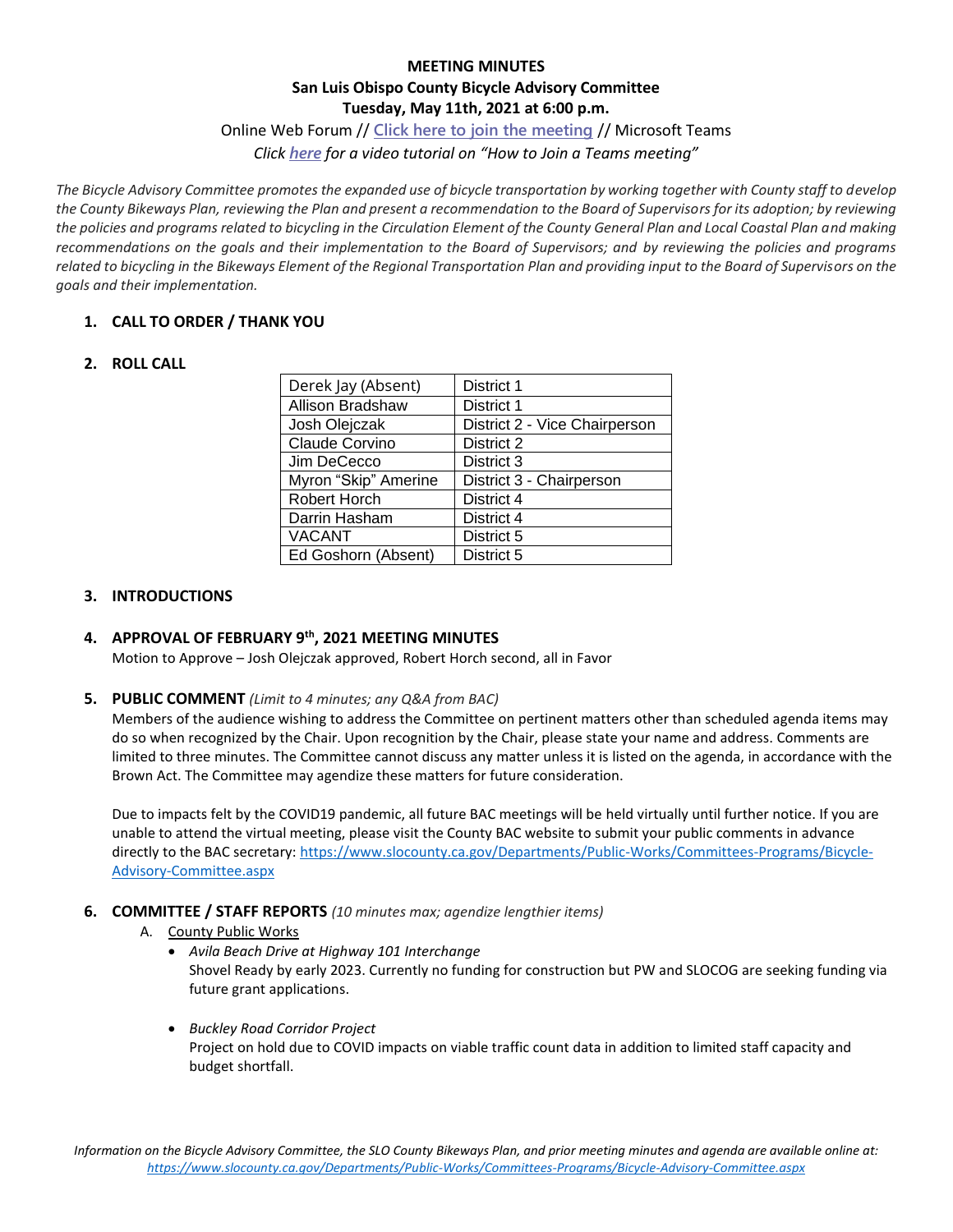- *Los Berros Road Widening with Class II Bike Lanes*
	- o 6ft shoulder widening from Pomeroy Rd to Quailwood Ln
	- o Bid opening scheduled March 4th, 2021
	- $\circ$  \$1.5 million total project cost (Federal grants and local RIF from Nipomo Area)
	- o Gas Line and AT&T lines relocated in April, 2021
	- o Construction to begin May/June, 2021
- *Highway 227 – Operational Improvements*
	- o Draft Traffic Analysis Approx. August 2021
	- o Townhall / Public Outreach Fall 2021
- *Metal Beam Guardrail Upgrade – Various Locations (Press Release & Vicinity Maps Attached)*
	- $\circ$  Replacing old non-compliant guardrail with new compliant guardrails (HSIP funded)
	- o Locations include Burton Drive & Main Street (Cambria), Price Canyon Rd (Pismo Beach), and Division Street (Nipomo)
	- $\circ$  Construction beginning April 26<sup>th</sup> thru June 2021
- *Crosswalk Enhancements – Various Locations*
	- Install above ground Rectangular Rapid Flashing Beacon (RRFB) at the following midblock crosswalks:
	- o North Ocean Avenue, between Cayucos Drive and Cayucos
	- o Ontario Road at Bob Jones Trail Head
	- o Tefft Street fronting Dana Elementary, Nipomo
- *Pavement Projects – Countywide (Vicinity Maps Attached)*
	- o Chimney Rock Rd (North County) 6 miles of Overlay Bid Opening 5/13 and CON approx. 7/13
	- o Cayucos Creek Rd MP 1.3 Storm Damage Slip Out Repair Bid Opening 5/13 and CON Approx. 7/13
	- o Various County Roads Surface Treatment 30% Design complete CON approx. 11/15/21
		- a. Interlake Rd
		- b. Nacimiento Shores Rd
		- c. Creston Rd
		- d. South El Pomar Rd
		- e. Union Rd
		- f. South Bay Blvd
		- g. Community of Cayucos
- B. CHP Templeton
	- No reported bicycle accidents in north County thus far.
	- Debris left in roadway shoulders and in bike lanes after accidents occur (Along Highway 1)
		- o Townhall meeting & training between tow services and officers to provide collective effort to reduce debris.
	- BAC Chair mentioned that this is a continual issue along Hwy 1, Hwy 101, LOVR, and Highway 227.  $\circ$  Vehicle lanes are cleared after accidents occur, but shoulders are not cleared appropriately.
	- Templeton PIO also mentioned concern regarding oil/fluids and will be discussed at future training.
- C. Caltrans
	- *Highway 46 at Vineyard Drive Roundabout*
		- o Estimated completion date: May, 2022
	- *Pismo CAPM (Capital Preventative Maintenance Project)*
		- $\circ$  Pismo to Oceano shoulder widening and bike lanes on Highway 1 Shovel ready in 2022.
		- o Claude C. (District 2) requested re-iteration of the limits of the Pismo Beach CAPM paving project and asked if this project would provide bike lanes along existing sections of Highway 1 that do not currently have bike lane.
		- o Caltrans indicated the project will include these locations.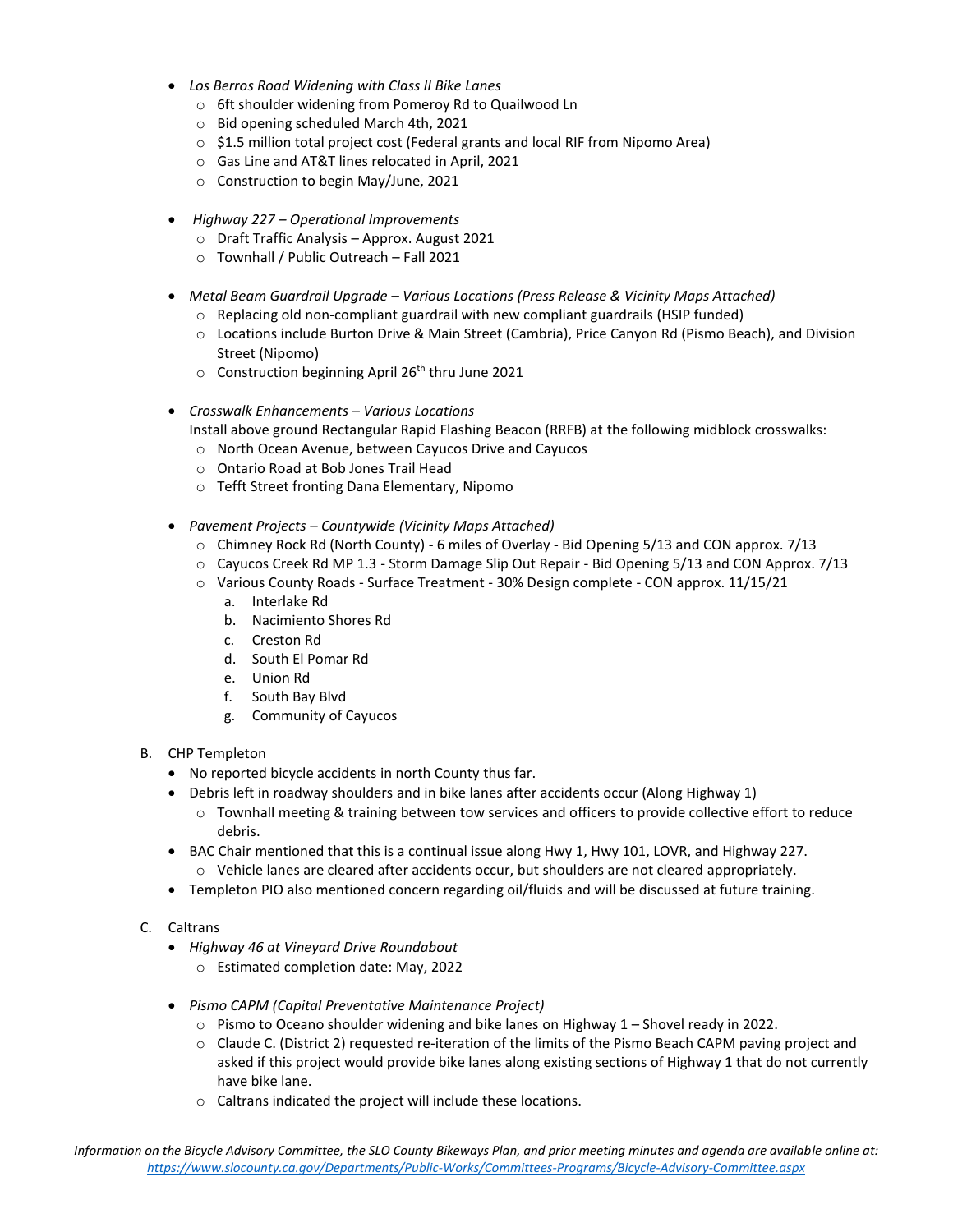- *Old Creek and Torro Creek Bridge Replacements*
	- o Both projects are on schedule and moving along in the design phase.
	- o Bicycle detours will be provided as those projects approach construction.
- *Reducing Debris on State Highways*

Discussions and strategic planning is in the works.

- o BAC Chair The roadway is overlayed on top of concrete along Highway 1 between Morro Bay and City of SLO (Specifically, SB direction from Hollister / Dairy Creek to the other side of Men's Colony). The Mumble strips along the right-hand lane and the asphalt edge are deteriorating. Pieces are ending up in the shoulder. Bicyclists are encountering heavy debris and occasional dead animals through this area. Requesting Caltrans to provide more mitigation efforts. (Approx. location at milepost 21)
- *Active Transportation Plan (ATP) for District 5*

Caltrans will provide additional updates as project nears completion.

- o ATP document will be available within the next few weeks. Currently undergoing internal review before public distribution. Goal is to have document available by the end of the current fiscal year.
- D. Air Pollution Control District
	- *Bike month activities happening in May 2021*
		- o APCD will be one of the locations participating during Bike to Workday.
	- *SEQA Language Updated for Land-Use Planning*
		- Now available online at APCD webpage.
		- o Geared towards jurisdictions that process new development applications.
		- o Includes guidance on greenhouse gases through SEQA.
		- o Additional guidance on Climate Action Plans (CAPs) will be provided in the future.
		- o Caltrans recommended APCD review CAPTI policy developed by Caltrans in conjunction with effort to provide future APCD guidance on their version of CAPs.
		- o Supplemental link to CAPTI provided below: <https://calsta.ca.gov/subject-areas/climate-action-plan> This is the link to access the Climate Action Plan for Transportation Infrastructure (CAPTI) Comments due May 19. This is related to two Executive Orders from the Governor: N-19-19 and N-79-20

## E. County Parks & Recreation

No Updates at this time.

- Vice Chair requested future update be provided for Templeton to Atascadero connector project.
- Chair also requested future update be provided for Bob Jones Trail extension.

#### F. County Planning & Building

Department is currently training new staff members.

- Request made for BAC committee to forward their areas of concerns to County Planning & Building for review.
	- o Chair recommends committee members submit a list of locations within their districts that require attention and submit to County Planning for processing and consideration.
	- o Chair mentioned Resolution 2008-152 Rural Development Safety Analysis Policy and provided discussion on its use and validity with development review and future projects.

## G. SLOCOG

- *Bike Campaign SLOCOG Rideshare (May 20th thru 23rd)*
	- o Also known as "Bike to Work Day."
	- o Use #Bikethere2021 on social media to help promote the program
	- $\circ$  QR Codes will be at every participating location (scan with phone to enter/redeem raffle prizes)
	- o More information available at <https://rideshare.org/bikethere/>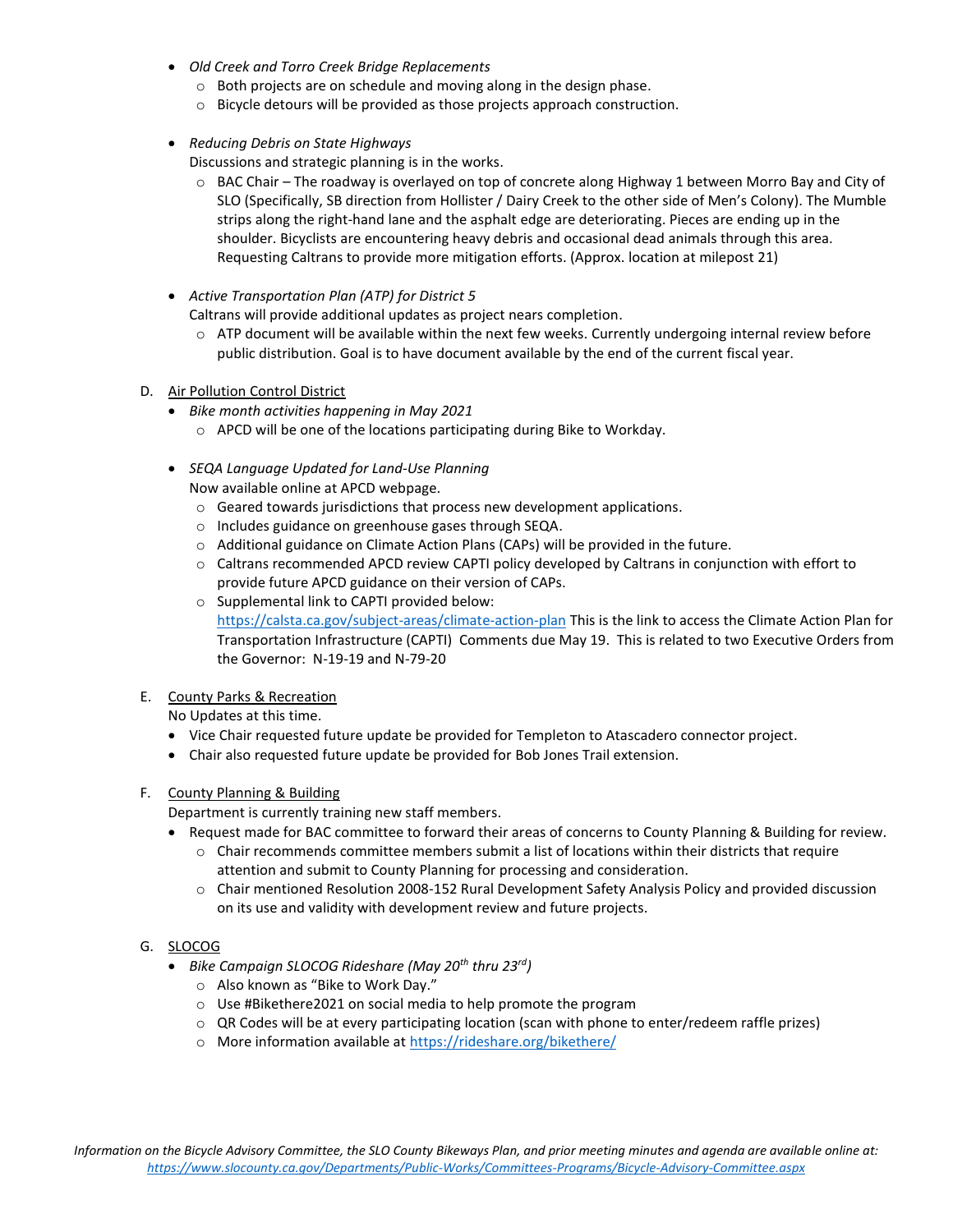- *Regional Transportation Plan (RTP)*
	- o Public surveys on the regional plan have been solicited.
	- $\circ$  This document provides a framework for future project priorities and spending priorities.
	- o Additional information and surveys available at: [www.slocog.org/engage](http://www.slocog.org/engage)
- *Future Project ATP Cycles for Grant Funding*
	- There is currently a proposal to lower current score cutoff limits for future project funding.
	- o \$2 billion request to enhance program for next ATP cycles.
	- o Goal is to drop 89 score down to 60 to allow more projects to be funded (At least 5 projects within SLO County would directly benefit if this motion were approved)
	- o This is currently a proposal going through legislation.
	- $\circ$  Governor may provide potential augmentation in May as part of upcoming revi-package.
- *Improving Leverage for future HSIP and ATP funds*
	- There is currently a multi-agency effort/movement to support projects aimed at reducing VMT.
	- o SLOCOG is currently conducting internal review & strategic discussions
	- o Presentation on this subject is scheduled for upcoming SLOCOG Technical Transportation Advisory Committee (TTAC) on 5/12/21.
	- o Scheduled SLOCOG Board presentation on 6/2/21
- H. BAC Chairperson
	- Review existing BAC Bi-Laws and resolution 2006-374
		- o Language regarding "Absentees and resignations" not consistent between BOS approved resolution and Bi-Laws "Quick Reference Guide."
		- o Specifically, policy language under "Membership" on page 25 of the guide does not match article VII "Absences and Resignations" of the Board approved resolution.
		- o Chair would like to reconcile the quick reference guide to coincide with the approved resolution.
		- o BAC Chairperson to author changes and submit to BAC secretary for final approval and public distribution.
- **7. PRESENTATIONS** *(10-12 minutes max)* No presentations

#### **8. BAC BUSINESS & DISCUSSION**

Action Item - Request to approve letter of support to John Diodati and County BOS to transition SLO County BAC program towards an Active Transportation Plan.

- Robert H. (District 4) requested re-iteration of Committee responsibilities if BAC transitions to an ATP program.
- Chair reiterated success with SLO City ATP movement and suggested that BAC committee may change and adjust accordingly as the program transitions into ATP. (Pending Board input and approval)
- Vice Chair requested clarification regarding SLOCOG having its own ATP committee and possible conflict with future BAC ATP
- BAC Chair reiterated that he did not see any conflict
- SLOCOG confirmed they do not currently have an ATP committee and their area of influence is working within the overlap between neighboring jurisdictions.

Motion to Approve – Josh Olejczak approved, Darrin H. second, 7/9 committee members in favor

Vice Chair raised question / concerns regarding street cleaning in Los Osos.

- Street sweeping & cleaning activities are generating a lot of particulates in the air at intersections with paved and dirt roads.
- Los Osos constituents are concerned this activity a waste of public funds.
	- o BAC Secretary re-iterated that street cleaning activities are solely for stormwater compliance.
	- o APCD reiterated that water is supposed to be used as part of street sweeping activities to reduce dust generation.
	- o BAC Secretary to forward street sweeping concerns to Roads Maintenance

*Information on the Bicycle Advisory Committee, the SLO County Bikeways Plan, and prior meeting minutes and agenda are available online at: <https://www.slocounty.ca.gov/Departments/Public-Works/Committees-Programs/Bicycle-Advisory-Committee.aspx>*